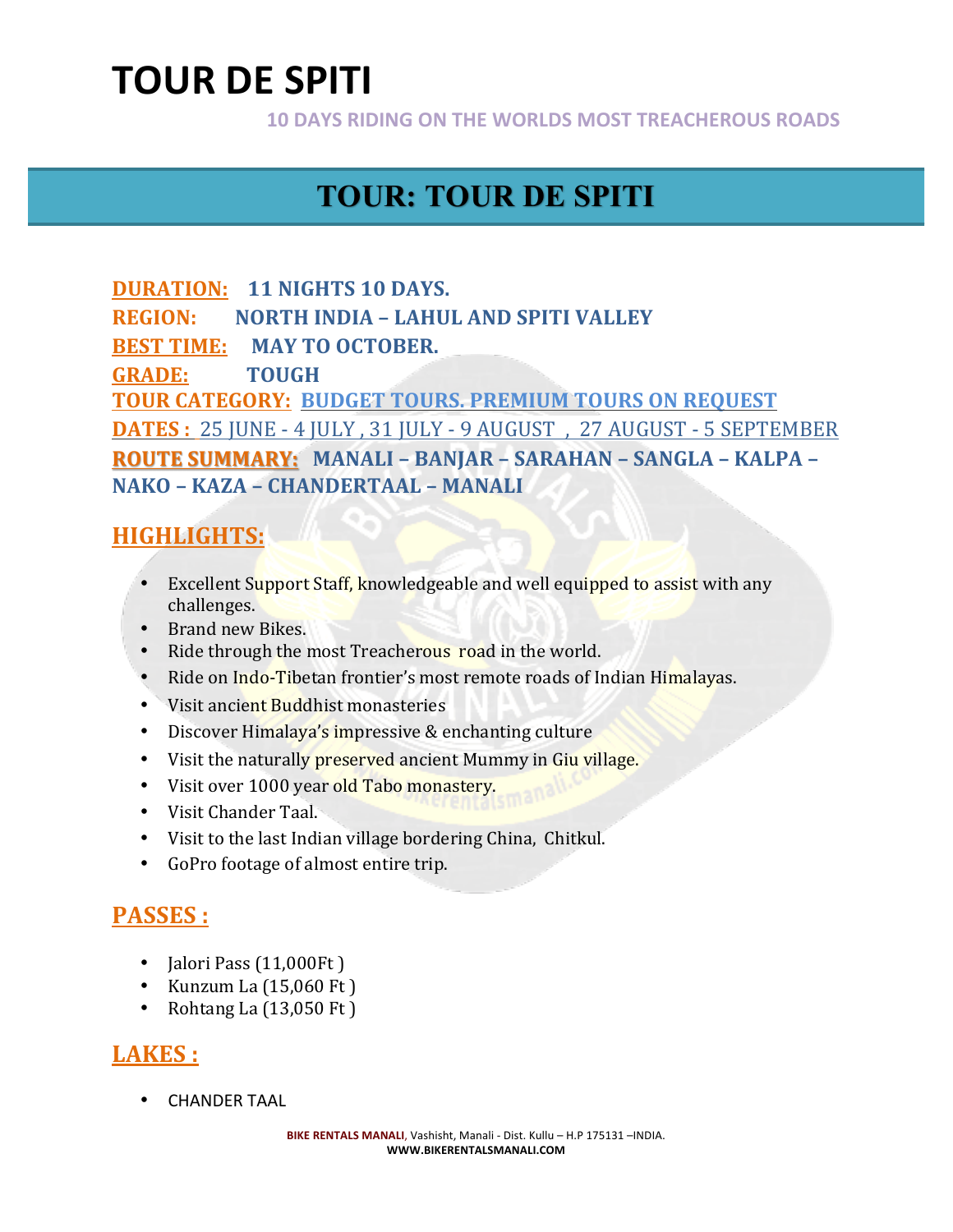**10 DAYS RIDING ON THE WORLDS MOST TREACHEROUS ROADS** 

### **Experience Beauty Of Spiti Valley With Us On This 10 Days Epic** *Journey On Royal Enfield's.*

We welcome you to the home of yaks high hills. Spiti is a unique land of magic and mystique. Its spell bounding beauty and extreme riding conditions are a dream for all serious riders. Bad roads, water crossings, high altitude riding and gorgeous landscapes provide an ideal setting to immerse in the joys of riding. Spiti circuit also happens to be dream destination for all off road riding lovers as many places from the valley often feature amongst some of the most difficult roads in the world.

Just like its native inhabitants, Spiti lends itself to being just as mystifying. Barren - isolated and sitting high on top of the world, it is amazing how humans have survived this astonishing region over thousands of years. A focal point for the ancient silk route used for trade across the Himalayas for centuries, Spiti is an epicentre for cultural and economic exchange between people of Himalayas. Having only recently acquitted itself with flourishing tourism industry, Spiti is one of the more hospitable places in India. Being a remote border area, the valley is accessible only for about 8-9 months a year and the scant population mainly survives through limited agriculture and tourist options. The people of Spiti are generally very hospitable and honest. The landscape, dotted with mountains and High altitude deserts provides a unique spiritual experience while riding.

Being a Subdivision of Lahaul and Spiti district, Spiti is also called "Little Tibet" as it has the same terrain, climate and traditions followed in Tibet. Spiti also means "Middle Country" as it is connected with Ladakh & Tibet on eastern side & Kinnaur and Kullu on western side through high passes.

So if anyone is looking for an adventure filled, adrenaline pumping, high altitude ride through some of the most treacherous roads in the world,

### *TOUR DE SPITI is the ride to be on.*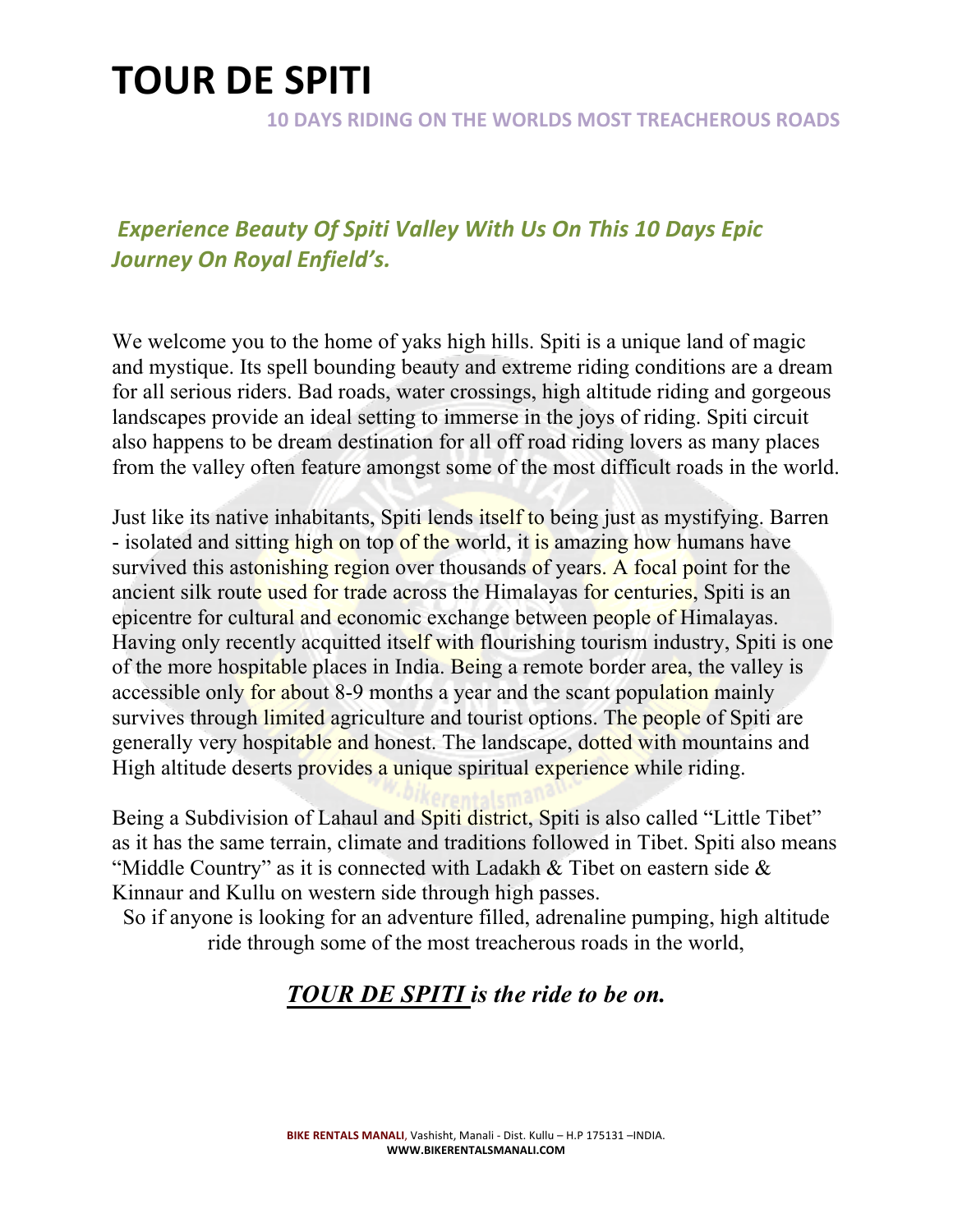### **10 DAYS RIDING ON THE WORLDS MOST TREACHEROUS ROADS DETAILED ITINERARY :**

#### **DAY 1: MANALI**

#### **( Manali- Solang - Naggar- Manali 70 KMS )**

The first day of the tour is to meet the staff and create a rapport, with not just the team, who would be briefing you about the things to do and avoid on the tour, but also getting familiar with the bikes that we would be riding on this journey. For this purpose, after a meet and greet session, we set out for testing the bikes with a short ride across the manali town, visiting places of interest such as the solang Valley, Hadimba Temple and the Naggar castle, the erstwhile residence of the kings of the valley. We travel approximately 70-80 kms and retire to our hotel for a comfortable sleep post dinner.

#### **DAY 2: MANALI - KASOL (PARVATI VALLEY)**

#### **(Manali - Kullu - Kasol – Manikaran – Kasol 90 KMS )**

Today we ride from Manali to Kasol via Kullu. After an early breakfast we set off on the left bank of river Beas to a small hamlet called kasol, nestled in the heart of Parvati valley. Kasol is famous for its nomadic restaurants that are quite unlike anything u will find at other places in India. We will also visit the holy Manikaran shrine which is famous for hot water springs. A short excursion to Tosh is also an option for enthusiastic trekkers.

#### **Day 3: KASOL - SARAHAN**

# **(** Kasol - Bhuntar- Aut -Banjar - Jalori Paas - Rampur- Sarahan 210 KMS )

The ride from Kasol to Sarahan would bring us to our first mountain pass of the tour, Jalori Pass. Nestled in the lower ranges of Himalayas, jalori pass (10800ft) is one of the lesser travelled passes but an important connection between the kullu and Sainj valleys. The winding roads of the pass are the first major riding challange as the road is not metalled, but carved out of mountains. Further on from Jalori we cross the town of Rampur and enter the Kinnaur valley, one of the places often counted amongst the most dangerous roads in the world. We halt overnight at Sarahan, which is a small village famous for Bhimakali temple, dedicated to Godess Bhimadevi.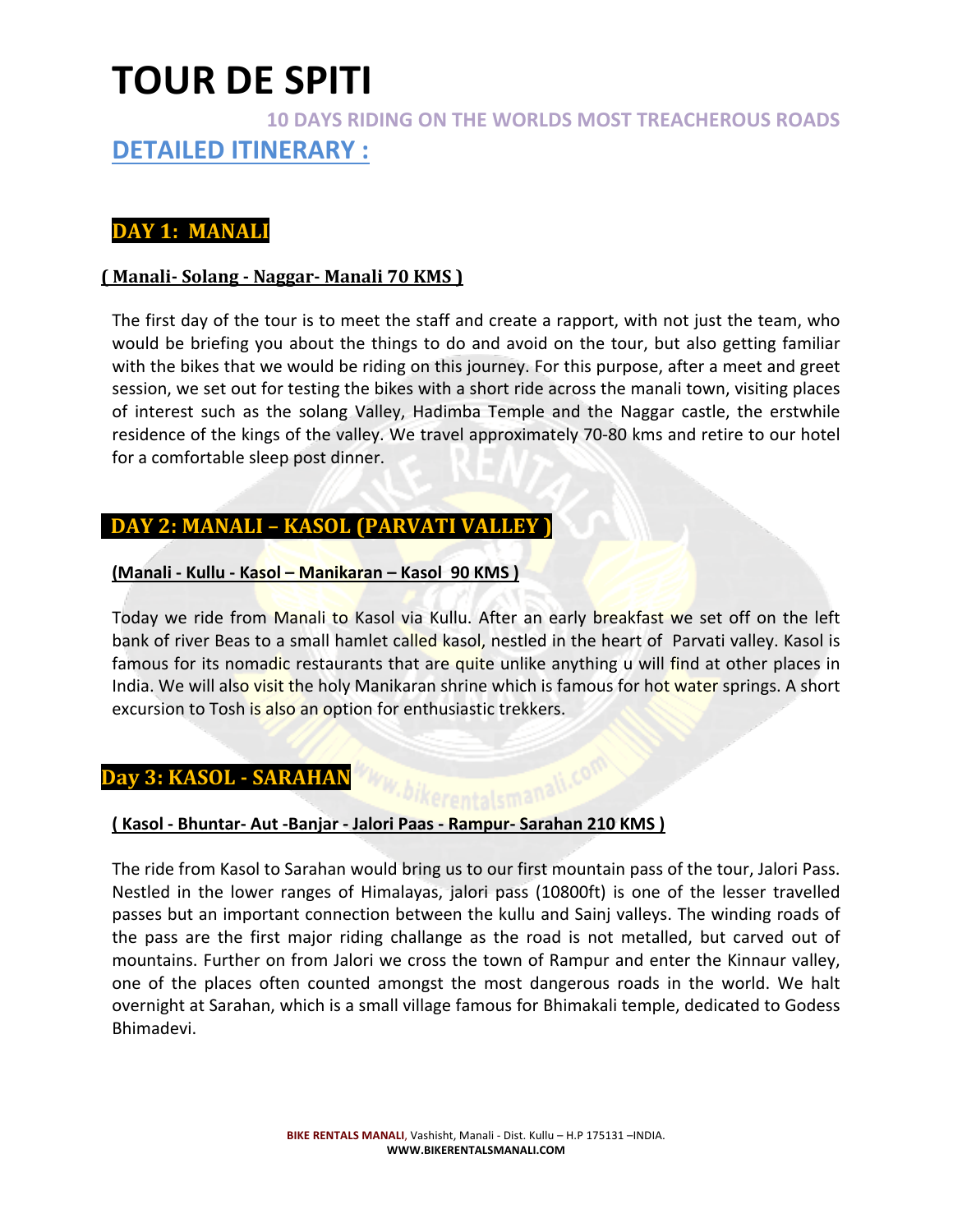#### **10 DAYS RIDING ON THE WORLDS MOST TREACHEROUS ROADS**

**Day 4: SARAHAN - SANGLA** 

#### **( Sarahan - Tapri - Karchham- Sangla 85 KMS )**

After Breakfast at Sarahan we begin the 85 km ride to Sangla in the Baspa valley. This is the last valley in India and shares its border with Tibet. The Baspa River flows in the Sangla Valley which is rich in apple orchards, apricot, Wall-nut, Cedar trees, and glacial streams with trout. The road offers pleasant views with a valley of flowers running parallel to a stream for a good part of the road. The most significant achievement of this region worth being lauded is that this area boasts of growing the world's best quality potatoes. Though only 85kms, the journey consumes time as the roads near the border arent metaled.

#### **DAY 5: SANGLA TO KALPA**

#### **( Sangla - Chitkul - Karchham - Reckong Peo – Kalpa 71 KMS )**

Day 5 of our tour has a ride from Chitkul to Kalpa planned. We would be taking the same road that brought us to Chitkul till Karchham from where we take a right on to the NH22 and ckimb beyond Reckong peo, the district headquarters for Kinnaur. Reckongpeo is also the place where we get the inner line permits for the Spiti Valley. Our overnight stay is in Kalpa village which has a history of ancient temples and mejestic view of Kinner Kailash Peak.

#### **DAY 6 : KALPA TO NAKO**

#### **( Kalpa- Moorang -Puh- Nako 120 KMS )**

We begin our travel the next day with a descend from Kalpa village. The road conditions get better as we head to our next stop, which is Nako village. The Village has an 11th century Monastery and a small lake. Nako overlooks the Reo Purgyal which has an elevation of 6,816 metres (22,362 ft) and is the highest mountain in Himachal Pradesh. The village is now near the Nako Lake formed by the slopes of the mountains of Reo Purgyal, compared to the opposite bank across the Nako river where it was located earlier and then shifted because of tectonic upliftment of the site.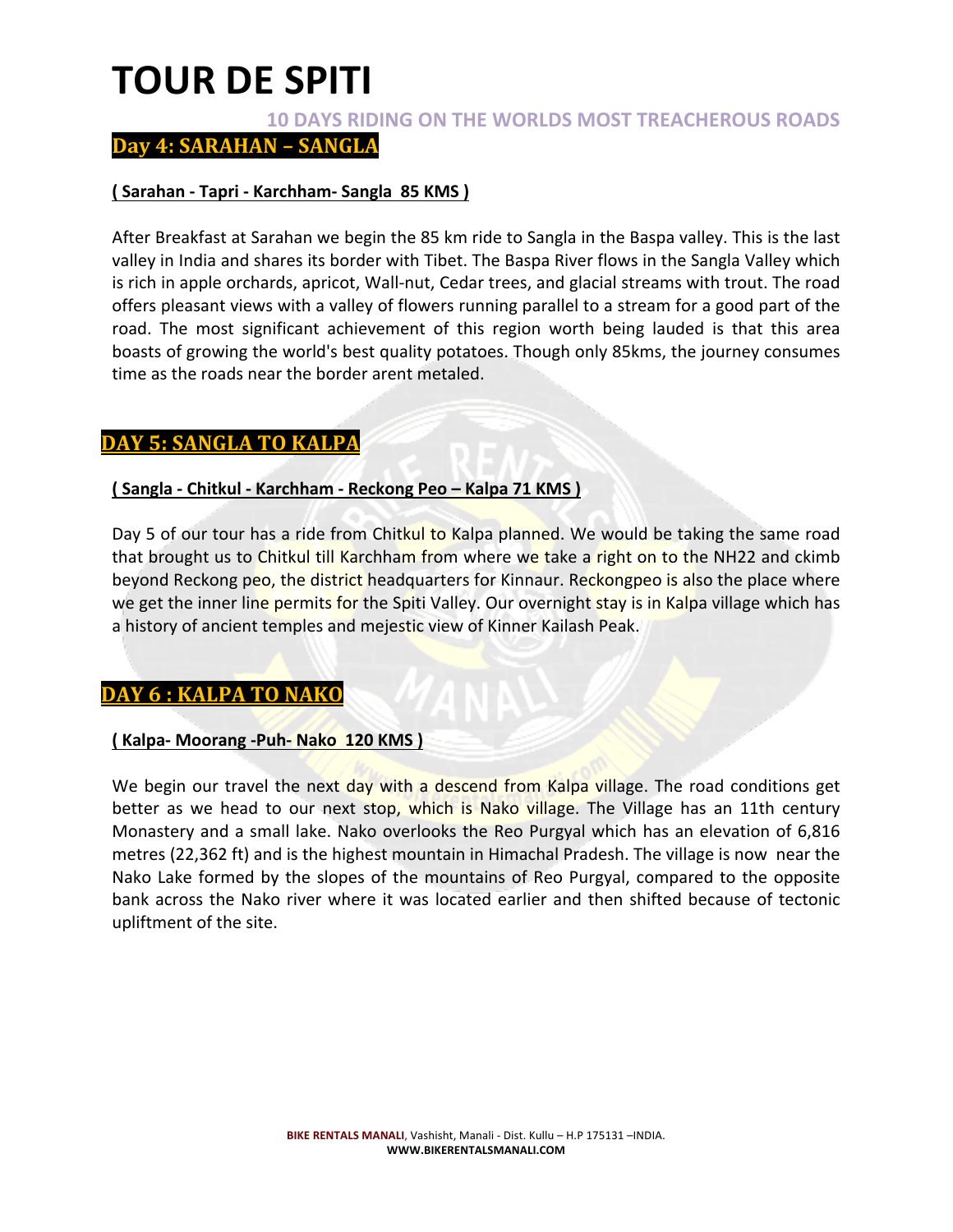**10 DAYS RIDING ON THE WORLDS MOST TREACHEROUS ROADS** 

DAY 7 : NAKO TO KAZA

#### **( Nako - Tabo – Kaza 112 KMS )**

The road from Nako to Kaza is one of the better roads we will come across in Spiti Valley. A journey of 112kms is broken by a halt to visit Tabo Monastry, a monastery claimed to be one of the holiest in the world by HH the dalai Lama. The monastery celebrated its millenium anniversary in 1996 and is a must visit. After spending some time at the monastery we would head to the town of Kaza, which is the headquarter of the Spiti valley.

#### **DAY 8 : KAZA**

#### **( Kaza - Key - Kibber – Kaza 70 KMS )**

We have kept this day reserved to enjoy the splendour of Kaza. We would visit the Key Gompa and Kibber gompa along with a visit to the the major tourist attractions in and around Kaza, Tangyud Monastery. Kibber village at an elevation of 4205 Mtrs. above sea level, Gette Village at an altitude of 4270 Mtrs. above sea level and Langza village famous for presents of marine fossils are also places that we can explore. Also as Kaza has cyber cafes, its a good place to reconnect with friends and families and share the stories.

#### **DAY 9: KAZA TO CHANDER TAAL**

#### **(Kaza - Kunzam Pass - Baatal - Chandra Taal 65 KMS)**

Day 9 is an adventurous day that would take us through our second high altitude pass, Kunzum pass situated at an altitude of 15060 ft and On to the Chander Taal or the moon lake, situated at a height of 14100 ft, where we would camp near the lake. The ride from Kaza to Chandertal is rough as the road is mostly broken and the terrain tough. The diatance of 65 kms would take about 4-5 hrs.

#### **DAY 10: CHANDERTAAL TO MANALI**

#### **( Chandrataal – Batal – Rohtang Pass - 150 KMS )**

Staring after breakfast we take the road from Baatal to gramphu from where we ascend the Rohtang and ride beyond the pass into the lush green Kullu valley. Today's is the last day of our tour and by evening we Reach Manali and have a Farewell dinner and talk about our adventures.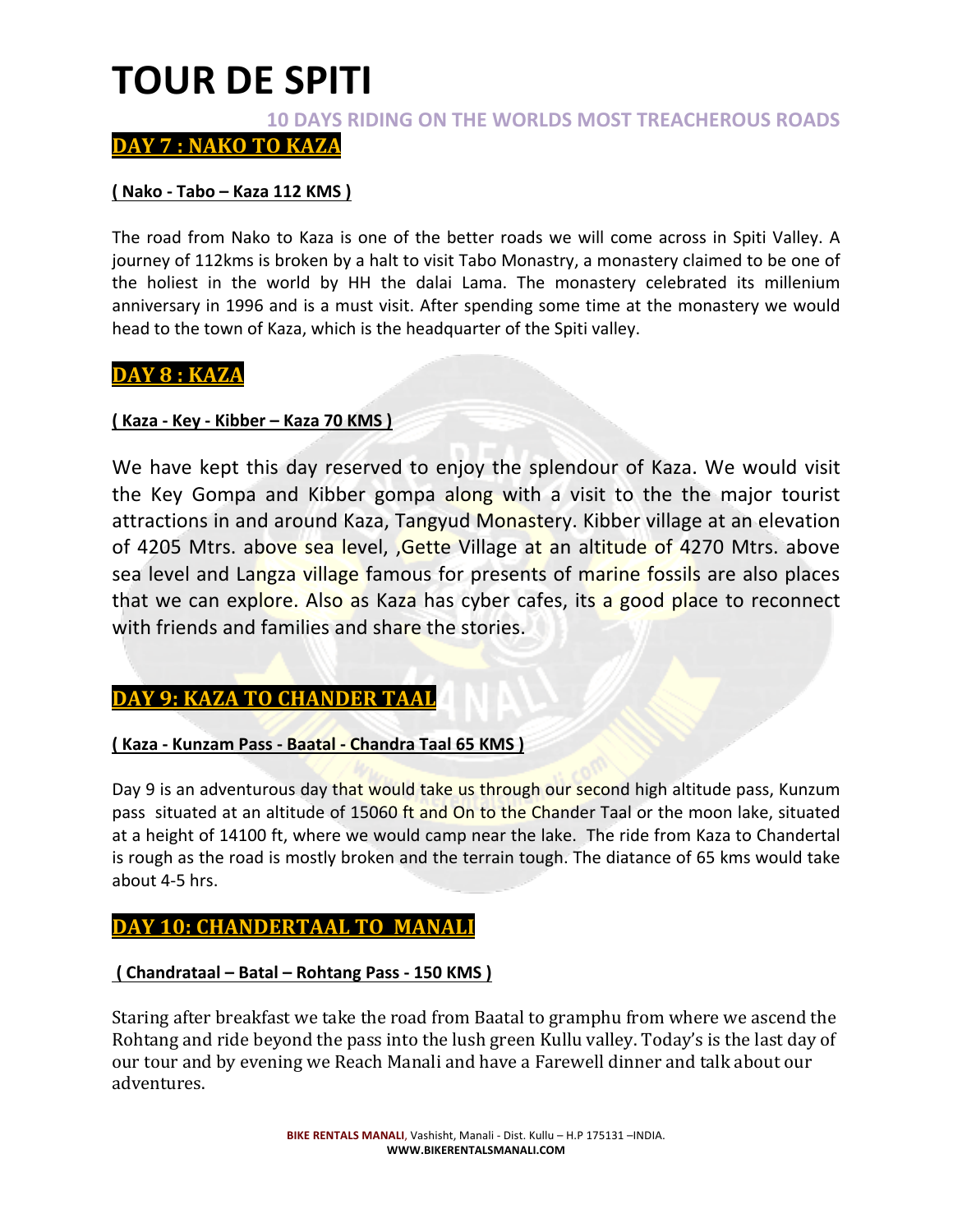**10 DAYS RIDING ON THE WORLDS MOST TREACHEROUS ROADS** 

## **THE TOUR INCLUDES:**

- •
- New 2015-2016 Royal Enfield 500cc Motorbike.
- All Fuel Throughout the Route
- Complete Support Team (Includes Tour Leader, Mechanic, Helpers and backup Riders)
- Suv / Mini Bus as a backup vehicle. Incase the pillion gets tired, they can travel in the Backup vehicle as well.
- All Accommodation and Meals based on MAP Plans.
- Snacks throughout the Riding days.
- Inner Line Permits and All other entrance Fee.
- Tour Photos and Video Dvd's sent to you after about 2 months along with BRM Tour De Spiti T-shirts.

# **THE TOUR EXCLUDES:**

- Refundable Deposit of 350 \$ /bike.
- All Lunches.
- Any Personal Expenses.
- Tips and Donations.
- All that not included in " Tour Includes " Section.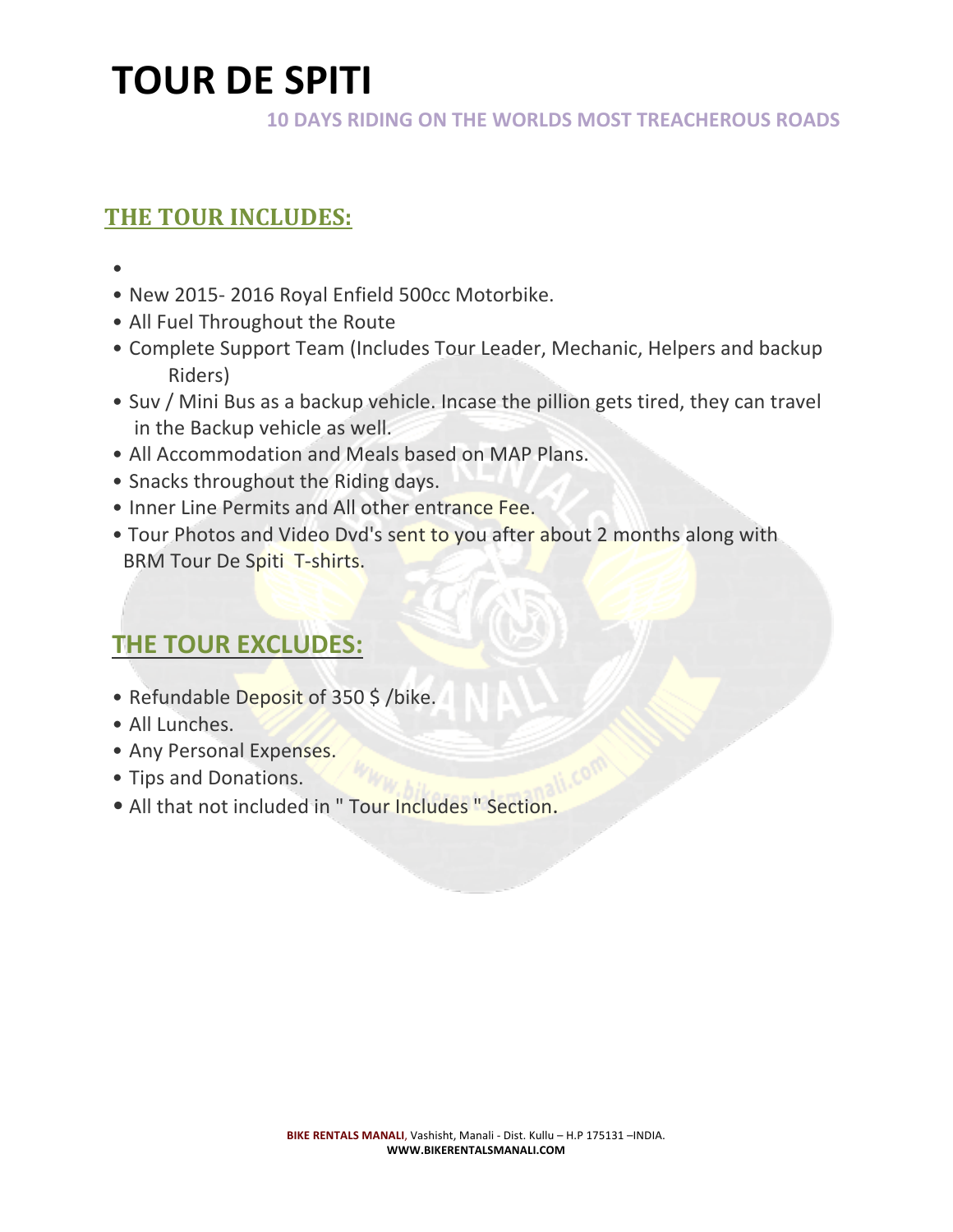### **10 DAYS RIDING ON THE WORLDS MOST TREACHEROUS ROADS TERMS AND CONDITIONS**

1. The Driver should have a valid license and should be at least 21 years old.

2. The Rider must always wear a helmet.

3. Tour Members must listen to tour leader and follow his instructions.

4. Riders are responsible for their insurance & BRM will not be responsible for any accidental expanses of Rider.

5. Riders have to pay extra for changes in the Itinerary due to weather conditions and unforeseen circumstances. 

6. BRM reserves the right to take photographs and film records on all their tours, and to use any such photographs and film records on their website as well as for promotional, sales, brochures, or any other commercial purposes. Participants whose images appears in these photographs and film records give BRM permission to use these images on their website and for promotional, sales, brochures, or any other commercial purposes.

7. No refunds given if a person/s leave a tour en-route.

8. At our discretion, any rider seen taking unnecessary risks en-route will have their journey terminated, thereafter traveling in one of the support-vehicles for remainder of the tour. No reimbursement given. Safety is our primary concern.

9. BRM is not responsible for any act of god, strikes, theft or other conditions beyond our control.

10. We will not be held responsible or liable for any delays or any changes in the schedule in response to unplanned events.

11.BRM reserve the right to modify any part of a tour in the interests of improvement or to adapt to other situations as they arise.

12. The Rider shall use the bike entirely at his/her own risk and agrees that we will not accept any responsibility or be held accountable for any loss, injury or death as a result of, or leading from the hire of any of the bikes by any person.

13. If you need to cancel your booking 3 Months before your departure date, 60% of your deposit will be refunded. If cancellation is received less than 3 months before the departure date, there will be no refund.

14. A security deposit of 15,000 Rs or 350 US\$ is required prior to motorcycle assignment and this deposit can be paid in Rupees or US  $$$  prior to tour start. If no damages are incurred during the tour then no deductions will be there. Repairs of small accidental